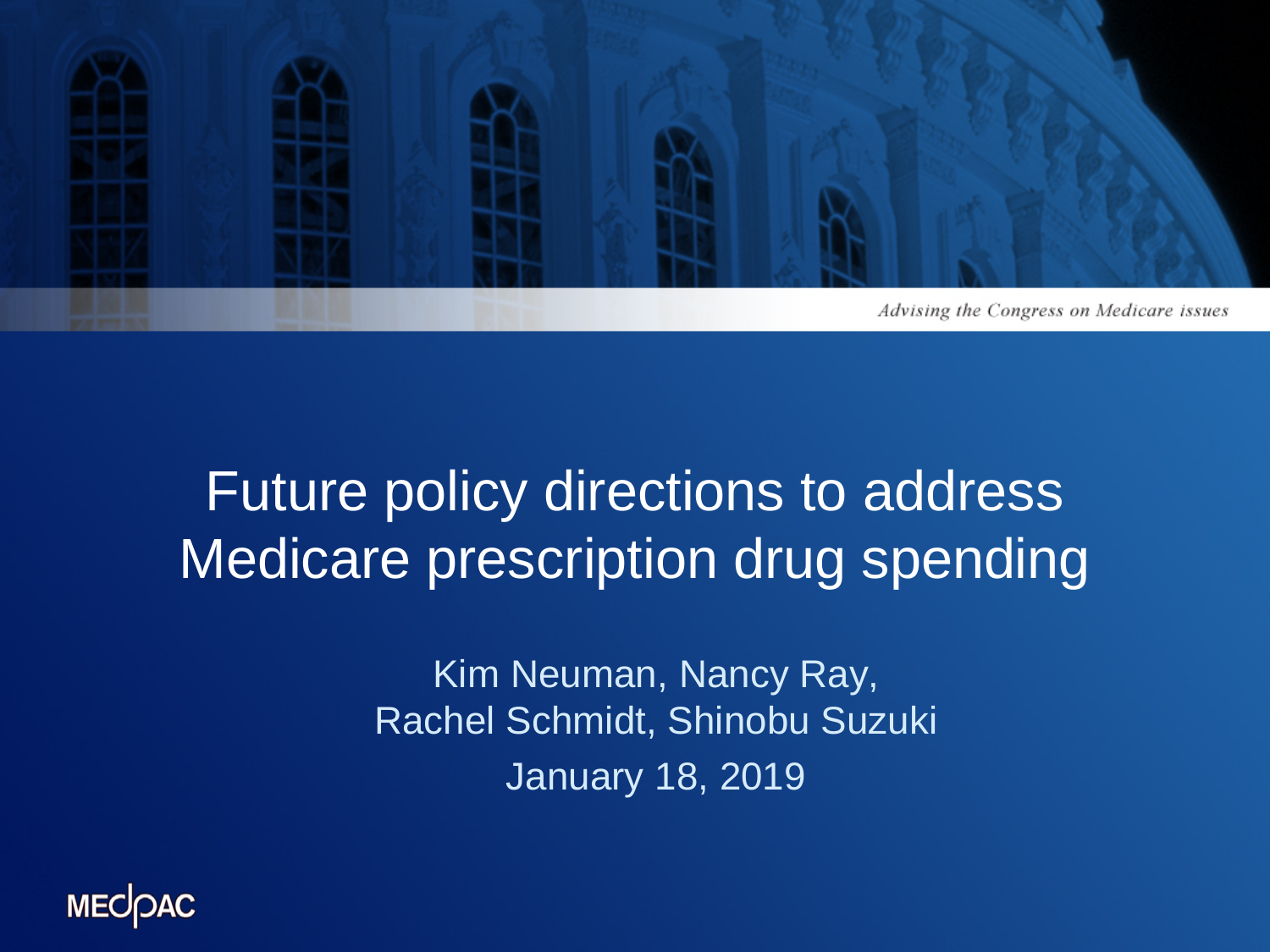## Outline of this presentation

- **Scope of ideas**
- Commission's past drug recommendations
- **If Ideas previously considered that were not** taken up as recommendations
- Topics we plan to cover this spring
- **Other ideas**

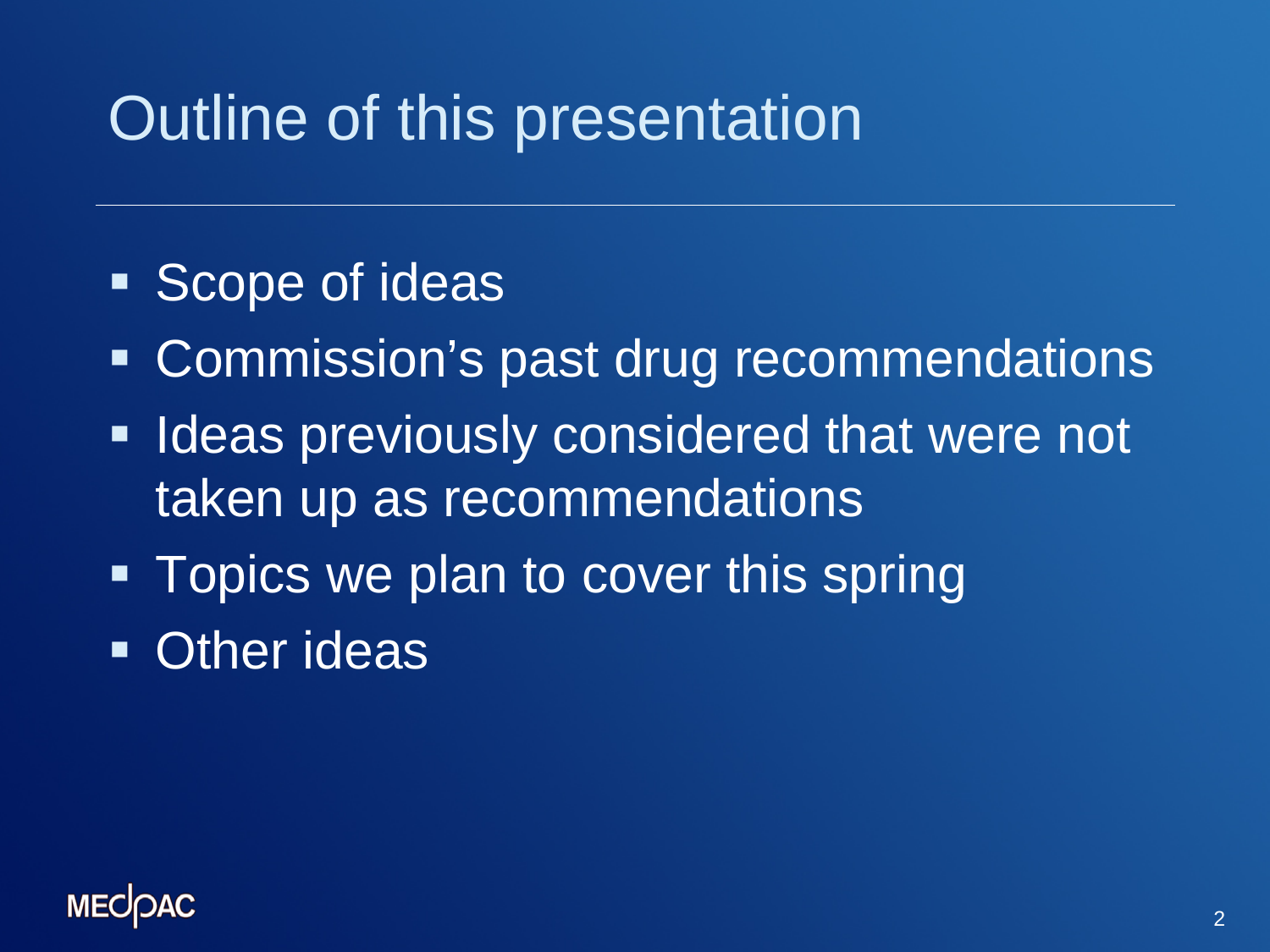## What we will not cover: Ideas outside the scope of Medicare

- Government support for drug research and development
- Patent policy and anti-competitiveness enforcement
- **Drug approval process, exclusivity,** interchangeability, risk evaluation and management strategies
- **Nedicaid drug policy**
- **Tax policy**
- **State laws such as pharmacy rules for drug** substitution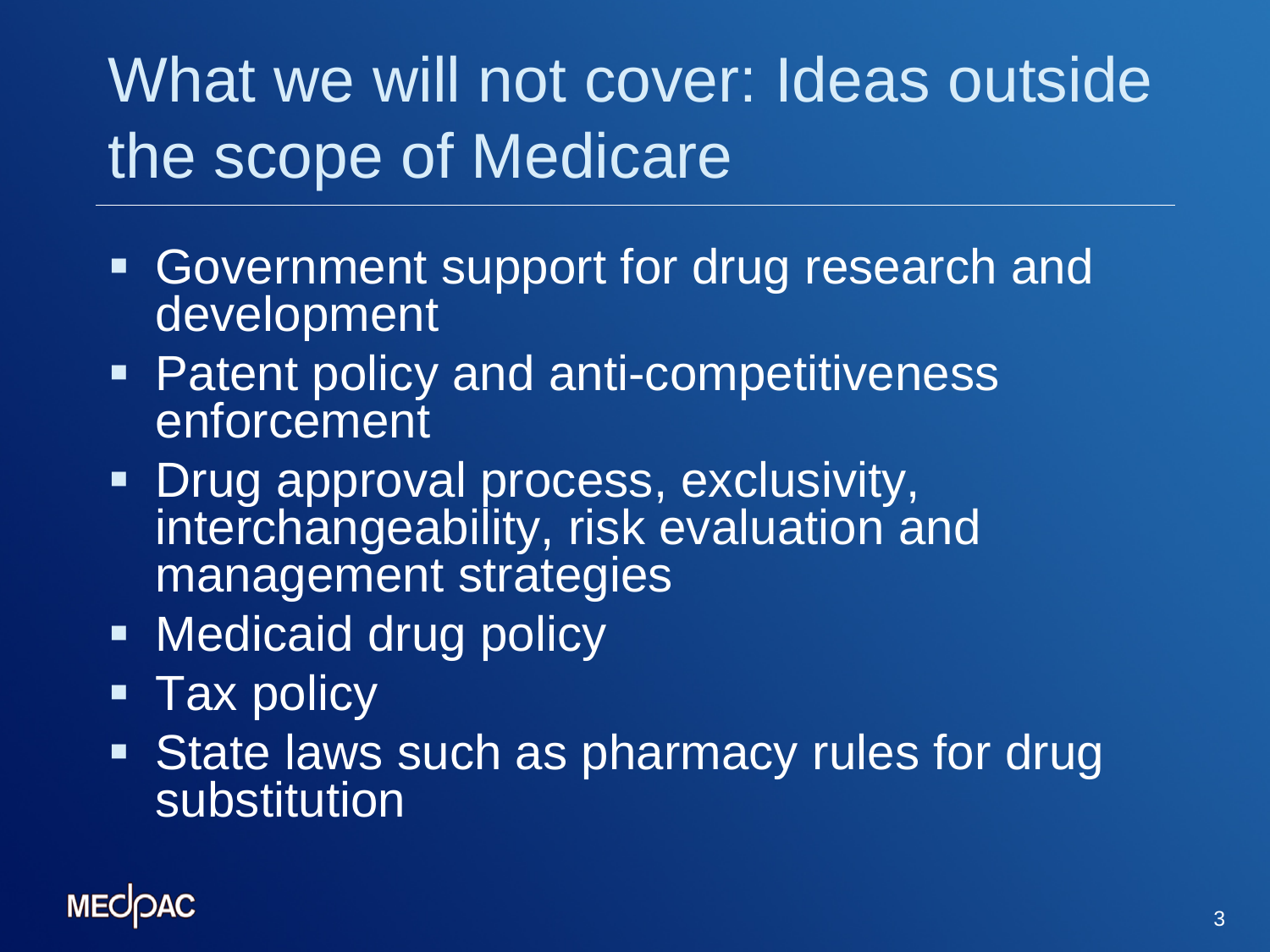## The Commission's 2017 Part B drug recommendation

#### **Package of reforms:**

- Improvements to average sales price (ASP) system
	- **Improved ASP data reporting**
	- Reduce WAC+6% to WAC+3% for new drugs without ASP data (adopted)
	- **Rebate for ASP inflation**
	- **Consolidated billing codes for biosimilars and originator** biologics
- **Drug value program (DVP): market-based alternative** to ASP payment system with tools
	- **Formulary and utilization management**
	- **Binding arbitration**
- **Reduce ASP add-on to encourage DVP enrollment**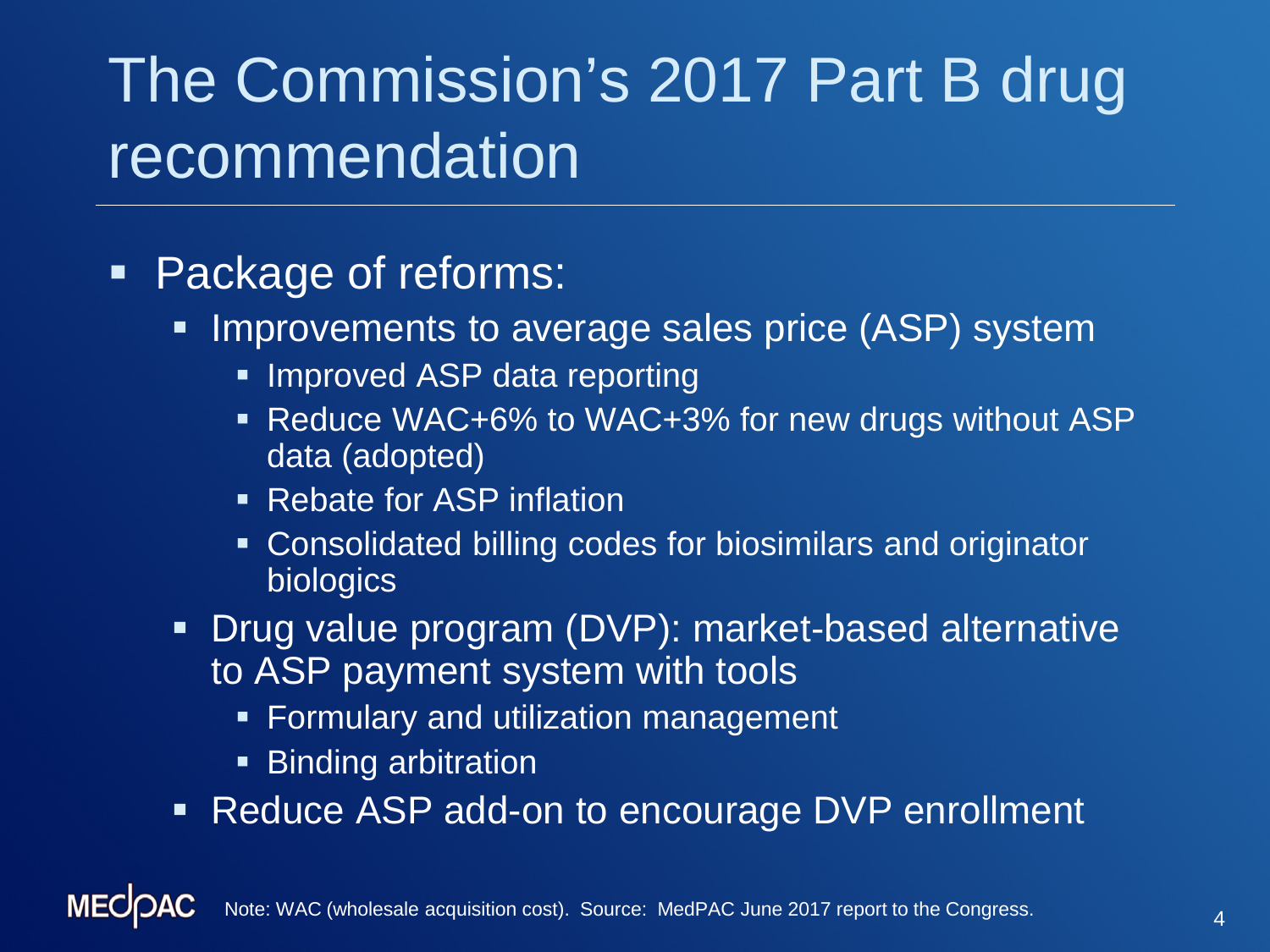### The Commission's 2016/2018 Part D recommendations

#### • Change Part D to:

**MEC** 

- **Transition Medicare's reinsurance from 80% to 20% of** catastrophic spending and keep Medicare's overall subsidy at 74.5% through higher capitated payments
- Apply coverage-gap discount to biosimilar products
- Exclude all manufacturers' discounts in the coverage gap from enrollees' "true OOP" spending
- **Eliminate cost sharing above the OOP threshold**
- **Greater flexibility to use formulary tools**
- **Make moderate changes to LIS cost sharing to** encourage use of generics and biosimilars

Note: OOP (out-of-pocket). LIS (low-income subsidy). Sources: MedPAC June 2016 and March 2018 reports to the Congress.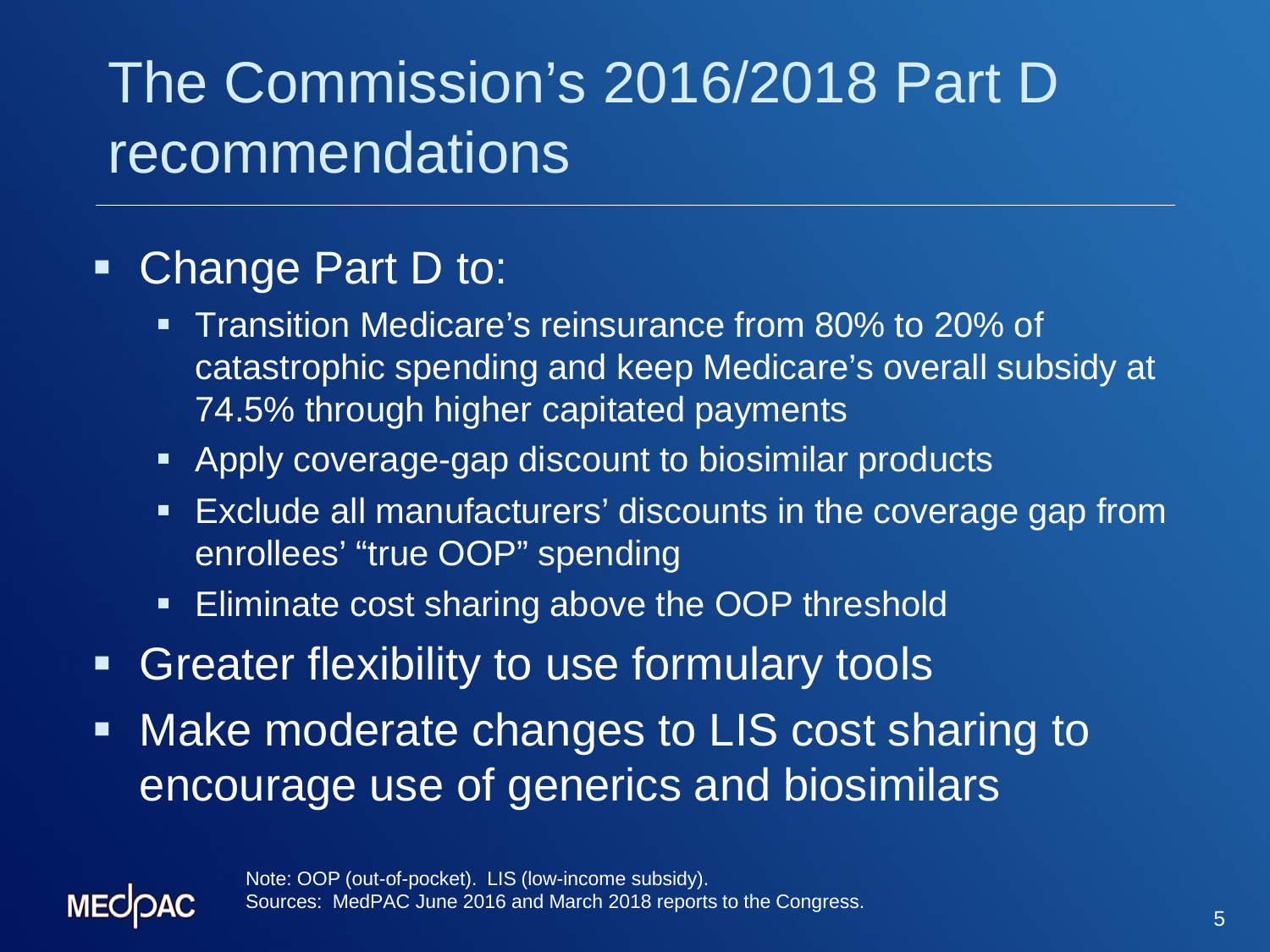### Other past drug recommendations

- Reduce Part B dispensing and supplying fees (June 2016)
- **Establish a comparative effectiveness review** entity (June 2007)
- Move vaccines from Part D to Part B (June 2007)
- **EXA)** Clarify ASP reporting requirements for bundled price concessions (January 2007)

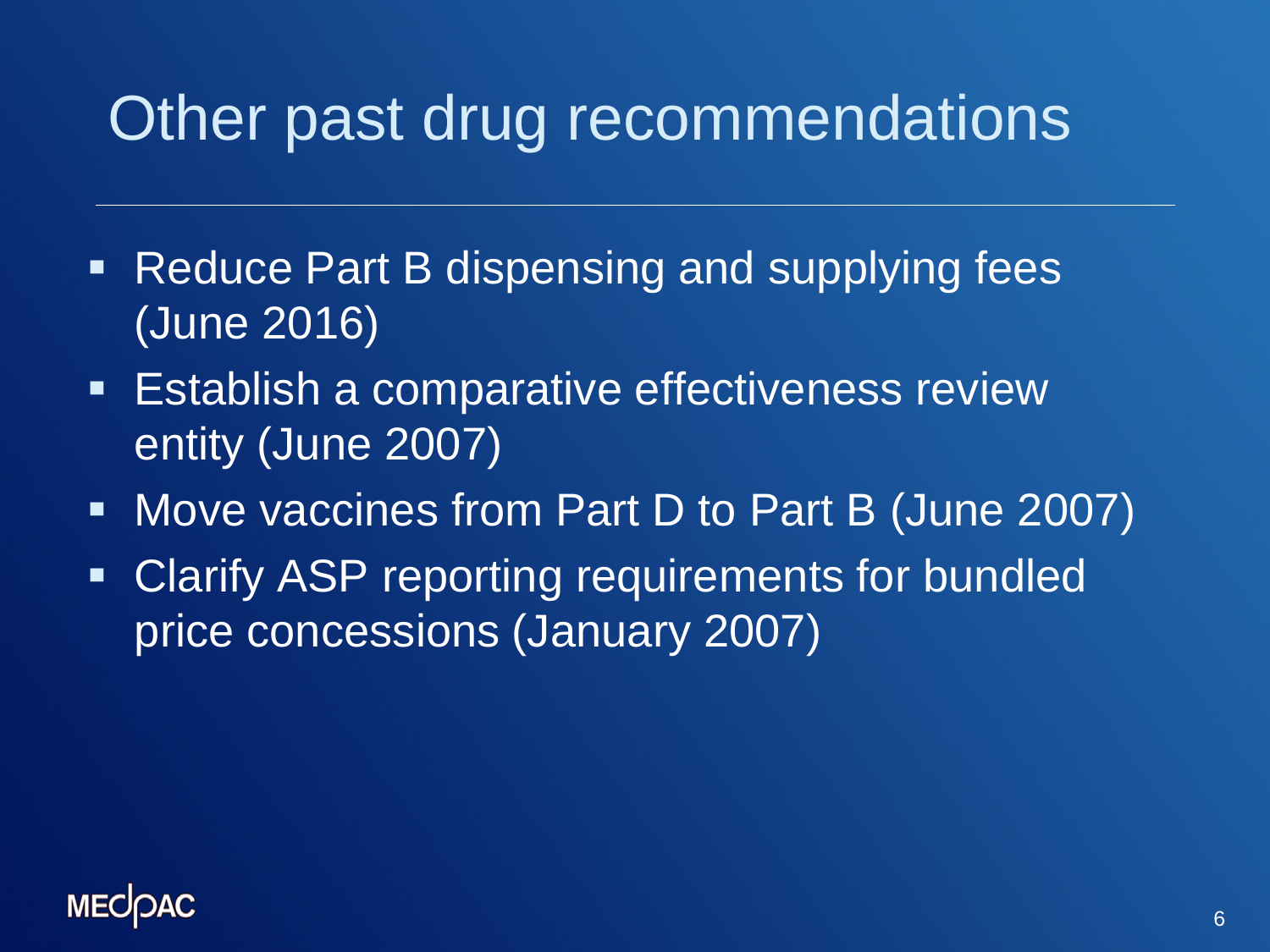## Ideas the Commission has considered in the past

- Coverage with evidence development
- Comparative clinical effectiveness information
	- **Least-costly alternative**
	- **Pearson-Bach model**
	- **EX Consolidated billing codes for single-source** products with similar health effects
	- Cost-effectiveness analysis

**• Oncology provider accountability approaches** 

- **Oncology medical home, bundling, ACOs**
- **Clinical pathways**
- ASP hybrid model (flat add-on)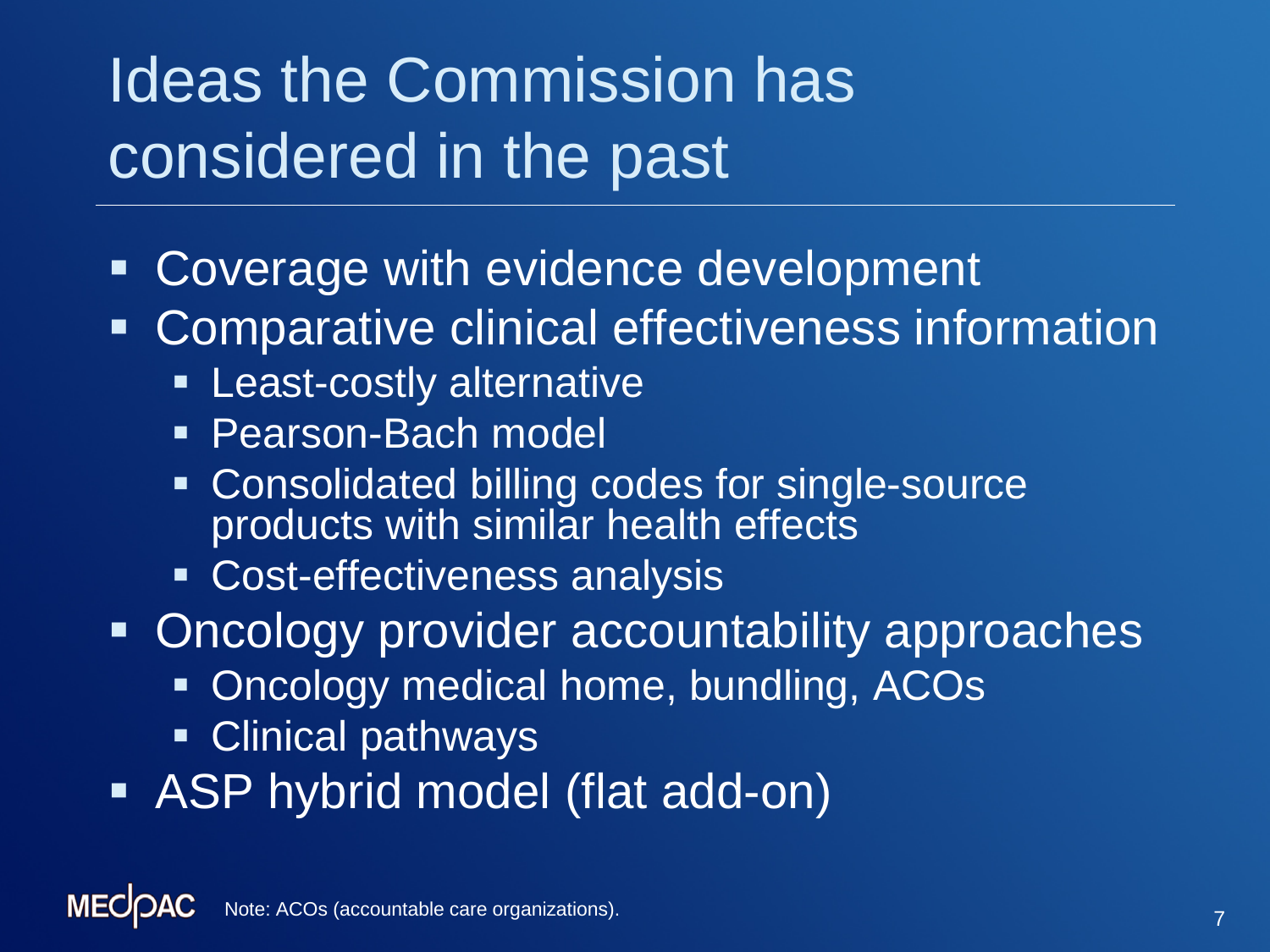### Topics we will cover this spring

- Reference pricing
- **Broader use of arbitration**
- Restructuring Part D's coverage-gap discount
- Approaches to reduce out-of-pocket costs in Part D for high-cost drugs

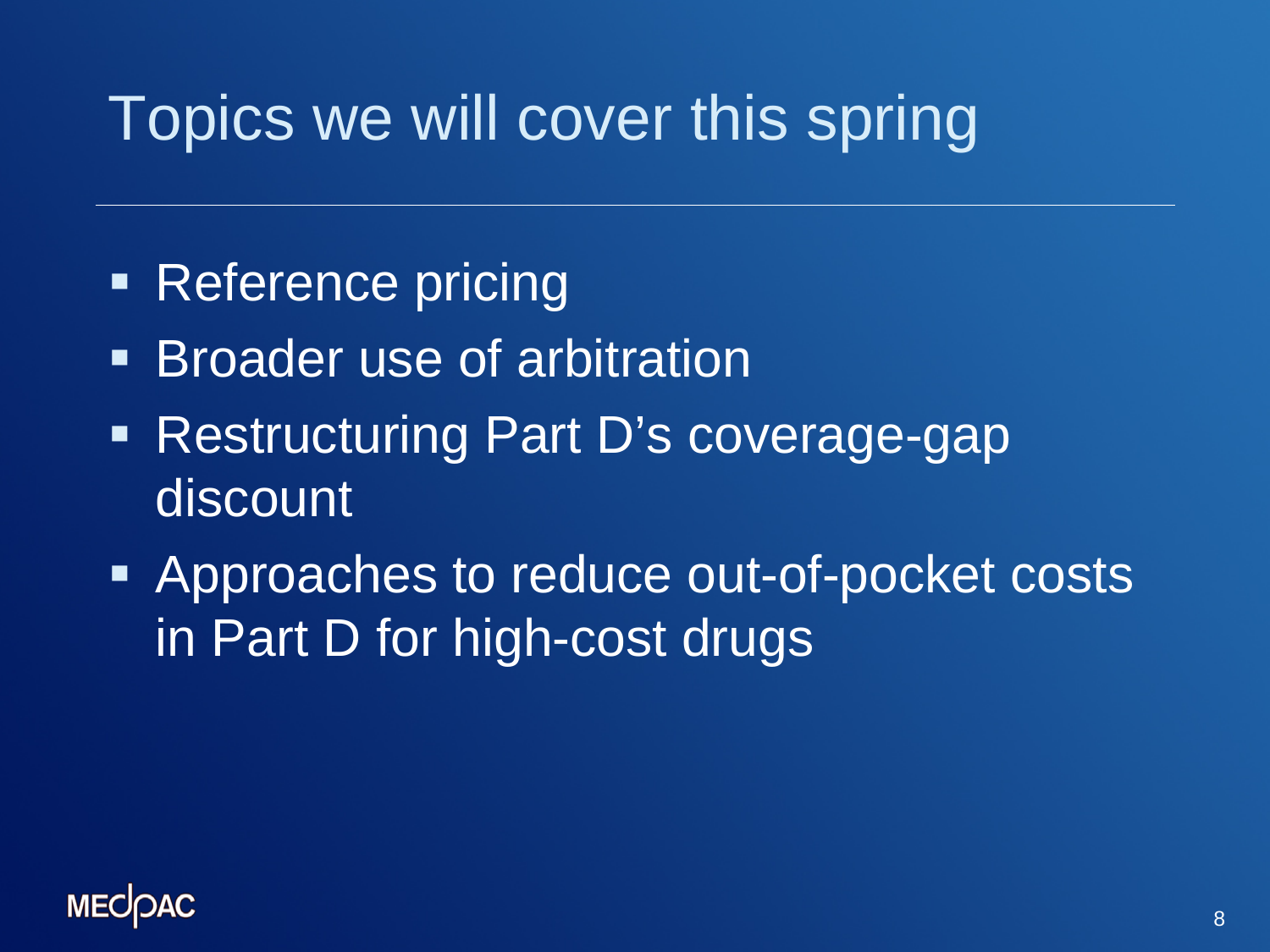# Other ideas aimed at prices and spending

- **Exclude new products from coverage or** from formulary at launch
- **Medicaid-like rebate in Medicare** 
	- **For Part D drugs used by LIS enrollees**
	- **Flat percentage rebate for Part B drugs**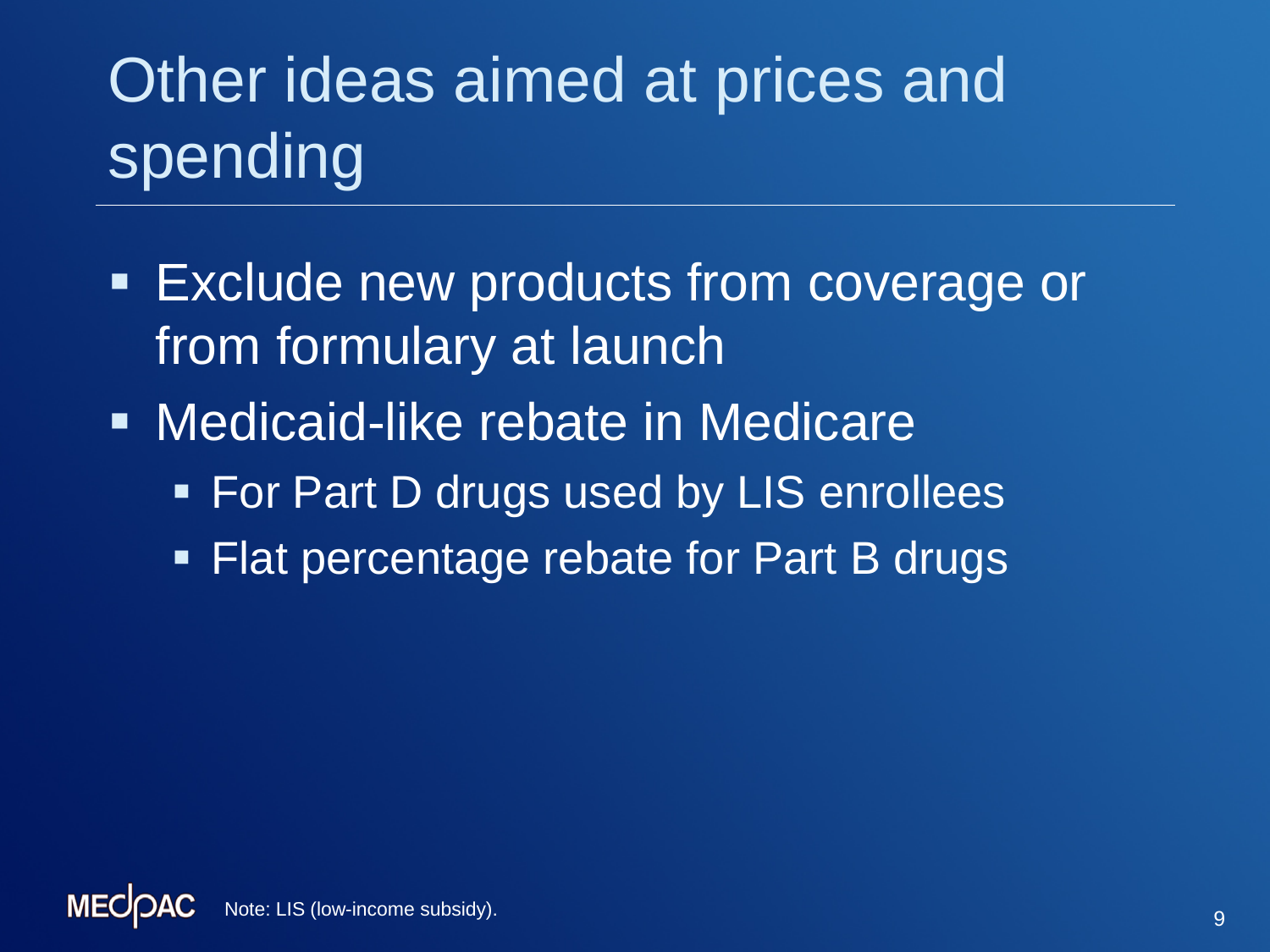Other ideas aimed at prices and spending (cont'd.)

- Outcomes-based pricing
- **Indication-specific pricing**
- **Direct negotiation by Medicare**

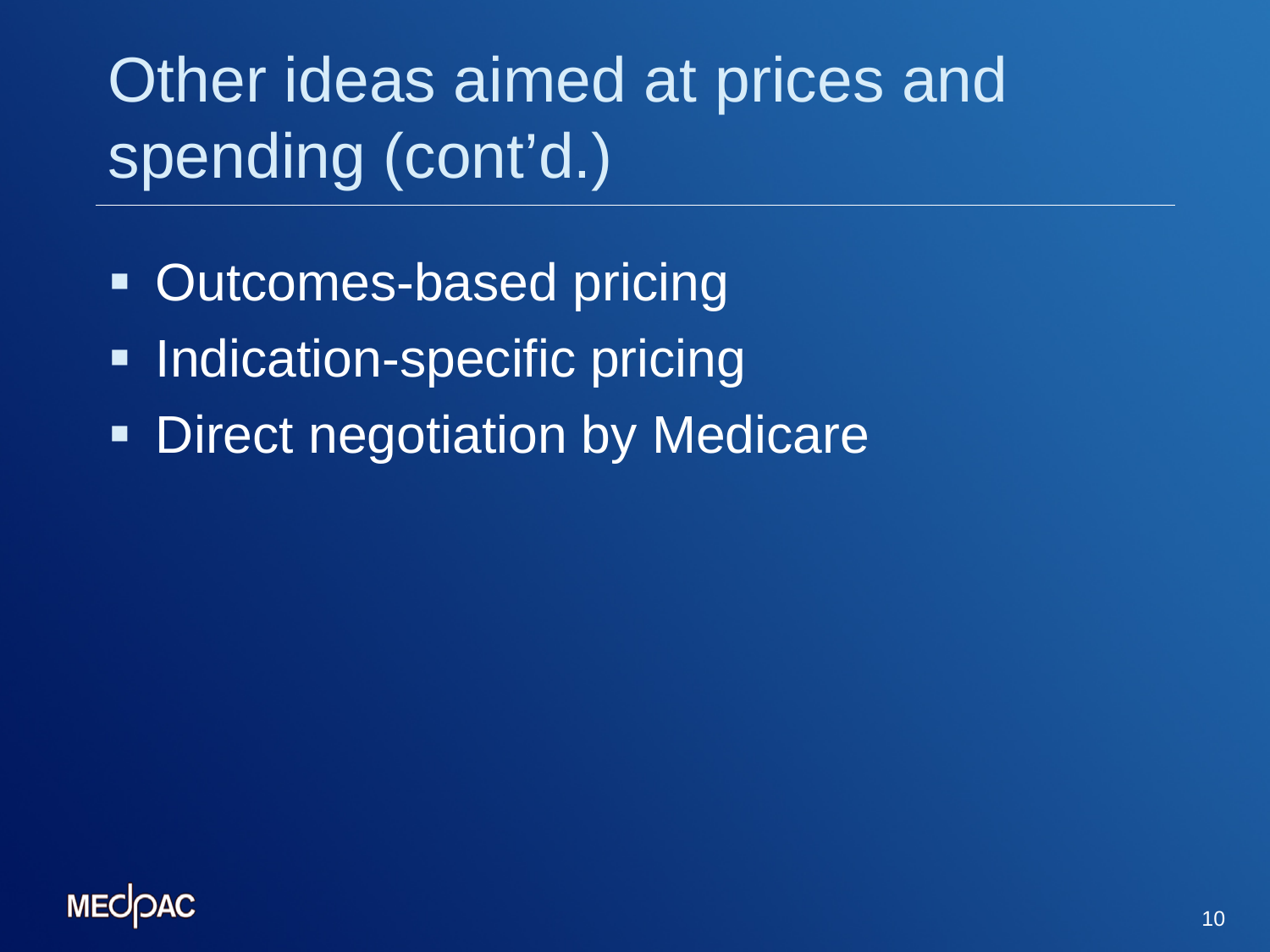Other ideas aimed at prices and spending (cont'd.)

- **Exclusive specialty pharmacy networks**
- **Account for coupons in ASP calculation**
- **Move certain drugs from Part B to Part D**
- **Manufacturer rebate for wasted drugs**